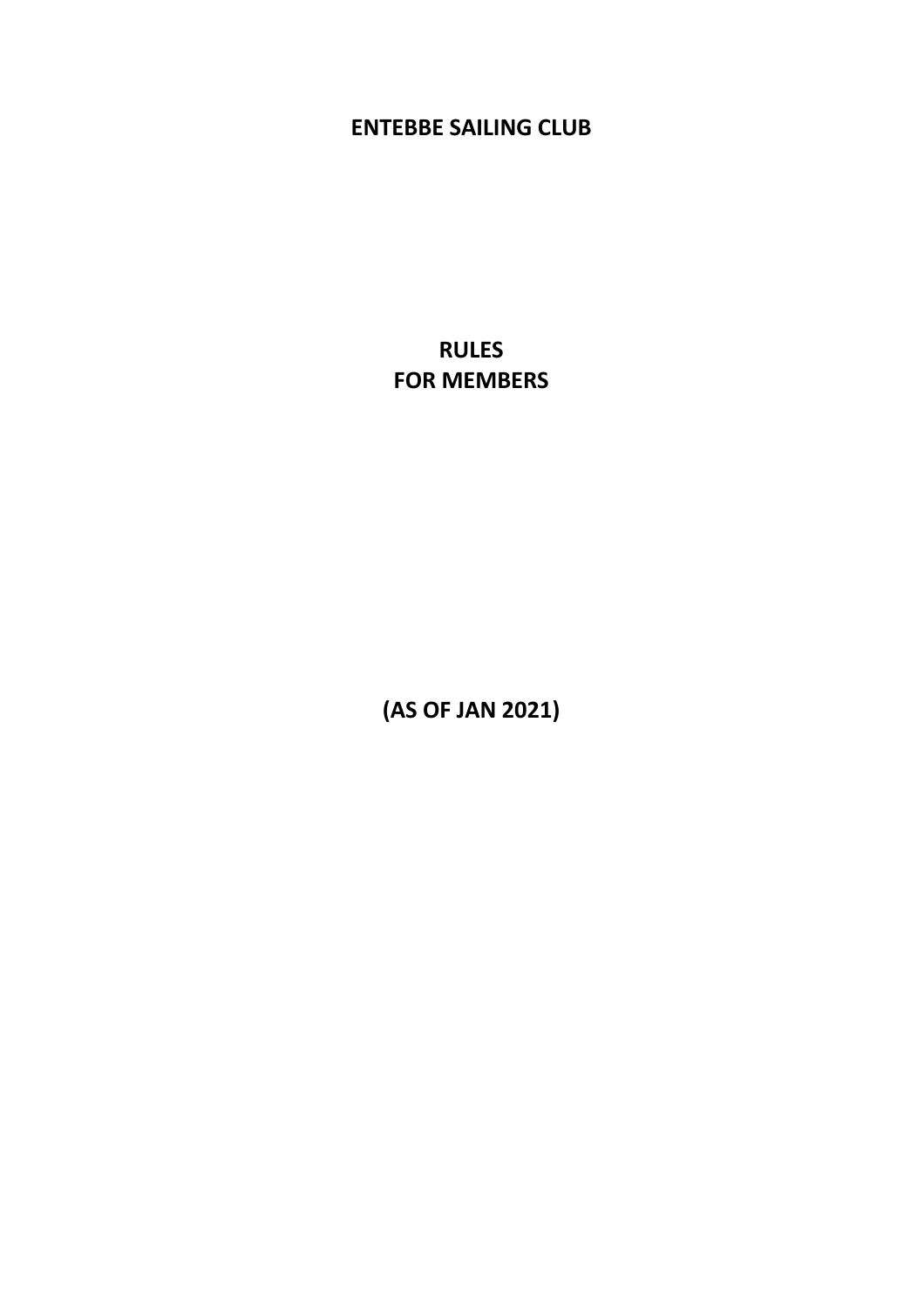#### **1. Interpretation**

The following definitions and rules of interpretation apply herein, if not particularly defined in the Rules;

**"the Club"**: means the Entebbe Sailing Club.

"**the Club House**" means the premises where the office of the Club is situated

**"Member/ Members"** means persons subscribing to the Club

**"the Committee**" means the leadership of the Club

"**the Commodore**" means the chairman of the Committee

"**the Vice Commodore**" means the vice chairman of the Committee

**"the Honorary Secretary"** means the secretary of the Committee

"**the Memorandum and Articles of Association**" means the constitution governing the company

"**the Rules** " means the governing procedure the Club

"**the General Meeting**" means the Annual General Meeting of every fiscal year

"**the Extra –Ordinary Meeting**" means a special meeting held during the fiscal year

"**the Ad-hoc Meeting**" means a special meeting held by the Committee

"**the Bye- Laws**" means the Club Regulations

**"the Properties"** means all Club Members properties not limited to boats, cars, personal items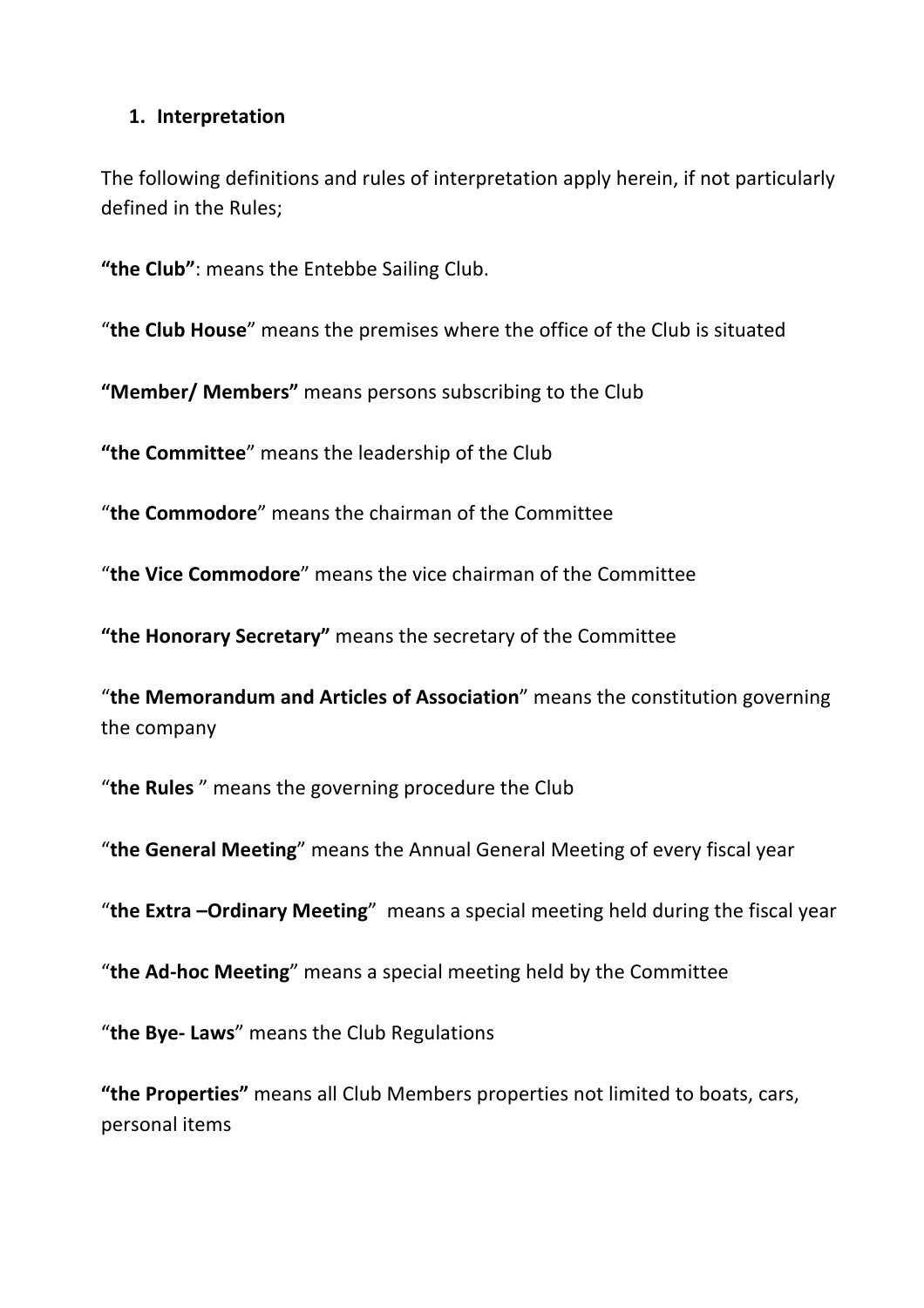#### **2. GENERAL 2.1 Objects**

The purposes for which the Entebbe Sailing Club Limited (hereinafter referred to as the Club) is established are set out in the Memorandum of Association.

# **2.2 Club Flags**

The ensign of the Club shall be a black and white fish eagle on a contrasting background. The Commodore's flag shall be a swallow-tailed flag bearing the emblem of the Club ensign.

### **3. MEMBERSHIP**

#### **3.1First Members**

The first Members of the Club shall be:

(a) The signatories to the Memorandum and Articles of Association.

(b) Every person who, at the date of incorporation of the Company, was a Member of the un-incorporated Club known as Entebbe Sailing Club, irrespective of the type of class of membership in the said Club enjoyed by such person

### **3.2 Membership Numbers**

Total membership shall not exceed 250 Members. 25% (twenty-five per centum) of the membership should be registered boat owners. For the purpose of this rule the family of a fully paid up Member shall constitute one membership.

Absent Life Members shall be temporarily removed from the membership list for the purpose of calculating quorum at Club meetings.

### **3.3 Class of Members**

3.3.1 Membership of the Club falls under' one of the following classifications:

- a) Family Member (see clause 3.3.2);
- b) Single Member (see clause 3.3.3);
- c) Honorary Member (see clause 3.3.4);
- d) Temporary Member (see clause 3.3.5);
- e) Up-Country Member (see clause 3.3.6);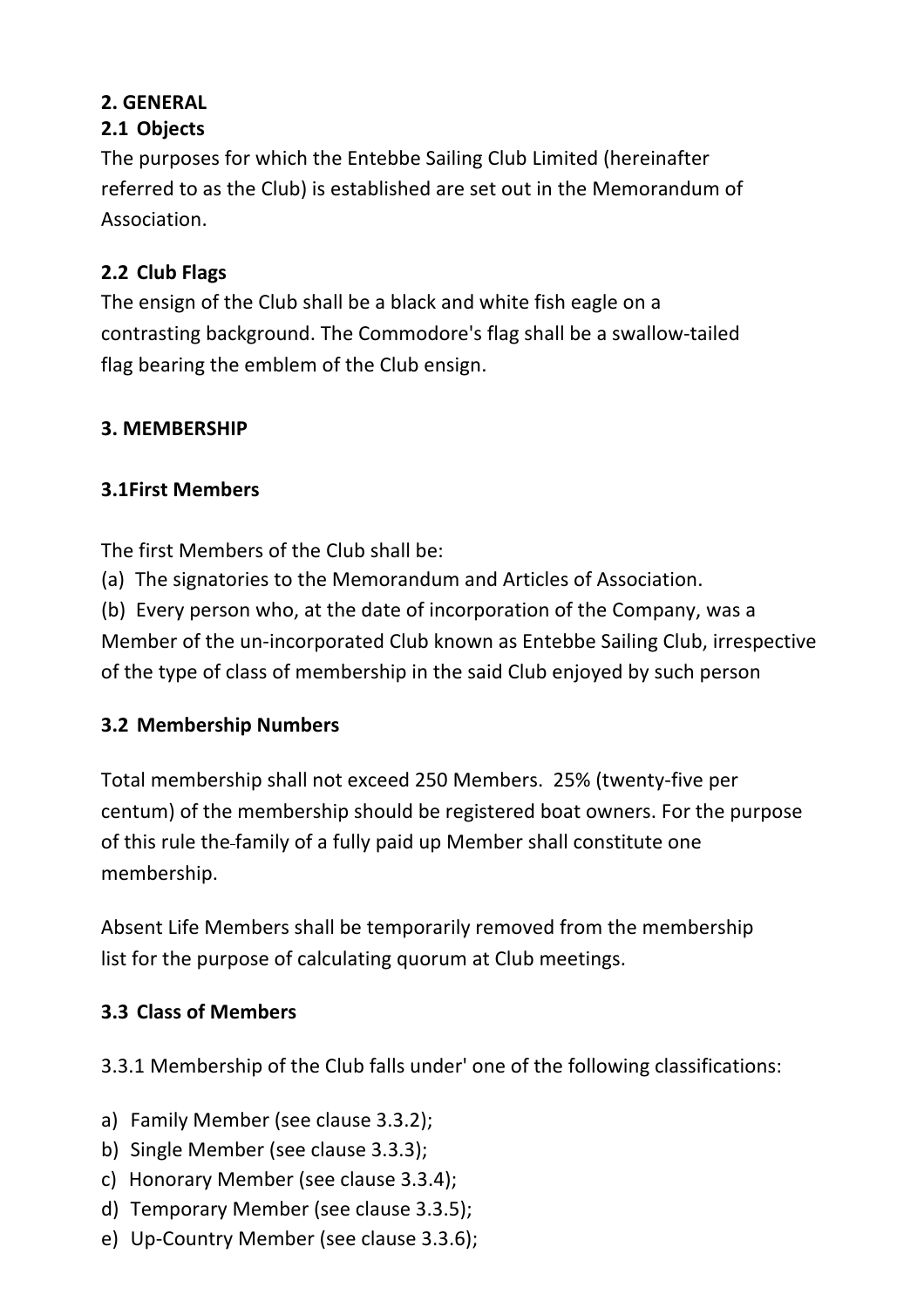- f) Reciprocating Member (see clause 3.3.7);
- g) Life Member (see clause 3.3.8);
- h) Patron (see clause 3.3.9)

### 3.3.2 Family Members

These are Members accepted by the Committee and who have paid their current annual subscription and entry fees. The Membership shall extend to the spouse (and children under the age of eighteen years). Family membership gives mandate to two votes at the AGM, in the absence of the original membership holder, the spouse shall assume voting rights of said member in case of the General Meeting for the purpose of these Rules.

Children under a Family Membership shall not have voting rights. Children of subscribing and fully paid-up Family Members, on attaining the age of 18 years, regardless of whether in full-time education or employed, may transfer their membership upon payment of the annual subscription only, provided this is done before attaining their nineteenth birthday.

# 3.3.3 Honorary Members

The Committee may elect Honorary Members such as distinguished persons or such persons who have rendered good service to the Club, as the Committee thinks fit and for such period as the Committee may determine, subject to confirmation at the following AGM. Honorary Members may not serve on any Committee or vote at a General Meeting.

### 3.3.4 Temporary Members

Any person being introduced by a Family/Single Member with the consent of a Member of the Committee may become a Temporary Member for a period not exceeding three months in one calendar year upon payment of the appropriate subscription. Temporary Members may not serve on any Committee or vote at a General Meeting. Temporary membership must be sought in order to hire the Banda's on the Club premises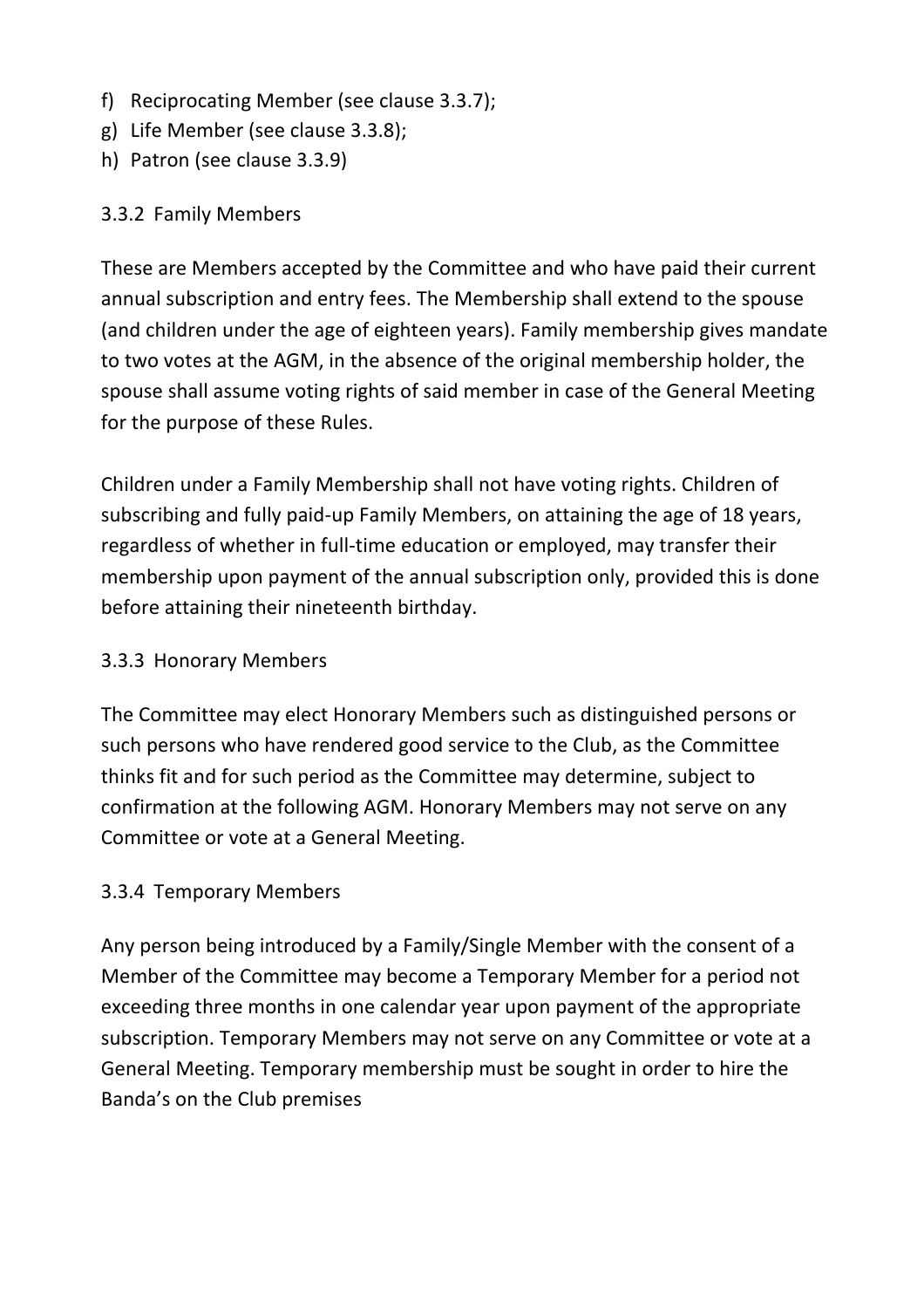### 3.3.5 Up-Country Members

These are Members otherwise eligible to be Family/ Single Members but who live more than 120Km (One Hundred and Twenty Kilometers) from Entebbe

# 3.3.6 Reciprocating Members

Qualifying Members of a Club with which the Committee may agree to reciprocate shall be entitled to use the Club for such periods and under such conditions as the Committee may from time to time determine. A Reciprocating Member shall enter his name, address and Club, together with date of arrival and departure, in the Visitor's Book provided. For the purpose of conforming with regulations governing visiting Non-Members and reciprocity with other Clubs.,

### 3.3.7 Life Members

Members wishing to apply for Life Membership should make a written application to the Committee, accompanied by the appropriate fee (ten times the annual subscription prevailing at the date of application, and depending on the status of the applicant, i.e. single, family, up-country, etc. If the applicant is unsuccessful, the fee will be returned in full: Applicants must have had at least five years of continuous membership of the Club in any of the membership categories provided for under these Rules.

The Committee will review and vote on the application at the next Committee meeting and the applicant will be informed of the decision within two months of application. Acceptance will be made by a majority decision of the Committee.

Life members may serve on the Committee and vote at the General meeting

### 3.3.8 Patron

Patron(s) may be elected by the Club at a General Meeting and shall hold office until death, resignation, or permanent departure from the country.

Patrons may not serve on any Committee or vote at a General Meeting.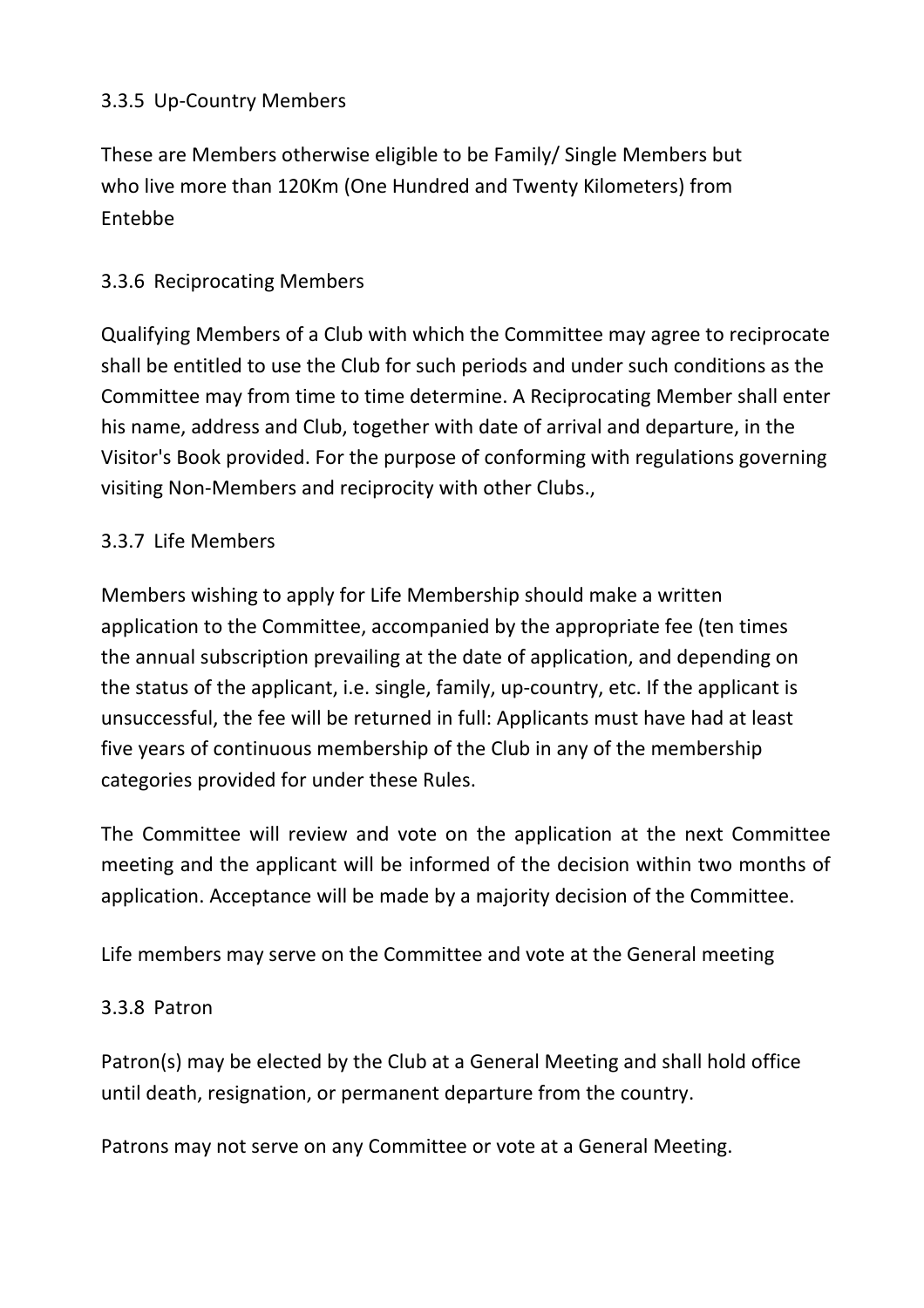## **3.4 Change of Membership**

If a Life Member's status changes from Single to Family Membership, the spouse of the Life Member has the option of paying 10 times the prevailing Single Membership annual subscription (together with the joining fee) to become a Life Member, without having to satisfy the qualification requirements. Alternatively, the spouse of the Life Member can join as an ordinary Single Member. For those who have more than one spouse, the Family Life Membership fee is payable in respect of each spouse qualified and wishing to become a Life member.

## **3.5 Privileges of Members**

### 3.5.1 General

All Members are entitled to all privileges of the Club subject to any restrictions referred to in these Rules, that is to say; Honorary Members, Temporary Members, Reciprocating Members and Patron(s) may not serve on any Committee or vote at a General Meeting.

### 3.5.2 Introduction of Guests

Any Member may introduce six (6) bona-fide guests to the Club premises only for an aggregate period not exceeding four visits during any one calendar year. The name, address, telephone number of the guest shall be registered in the Club's visitor's book at the gate entrance. Failure to comply with this Rule renders the Member at fault liable to a fine prescribed by the Committee. The Member introducing a guest shall be personally responsible for, and shall pay, all dues payable to the Club in respect of such a guest. The Committee may restrict the privilege of introducing guests, either generally or in respect of any particular Member otherwise entitled to introduce such guests.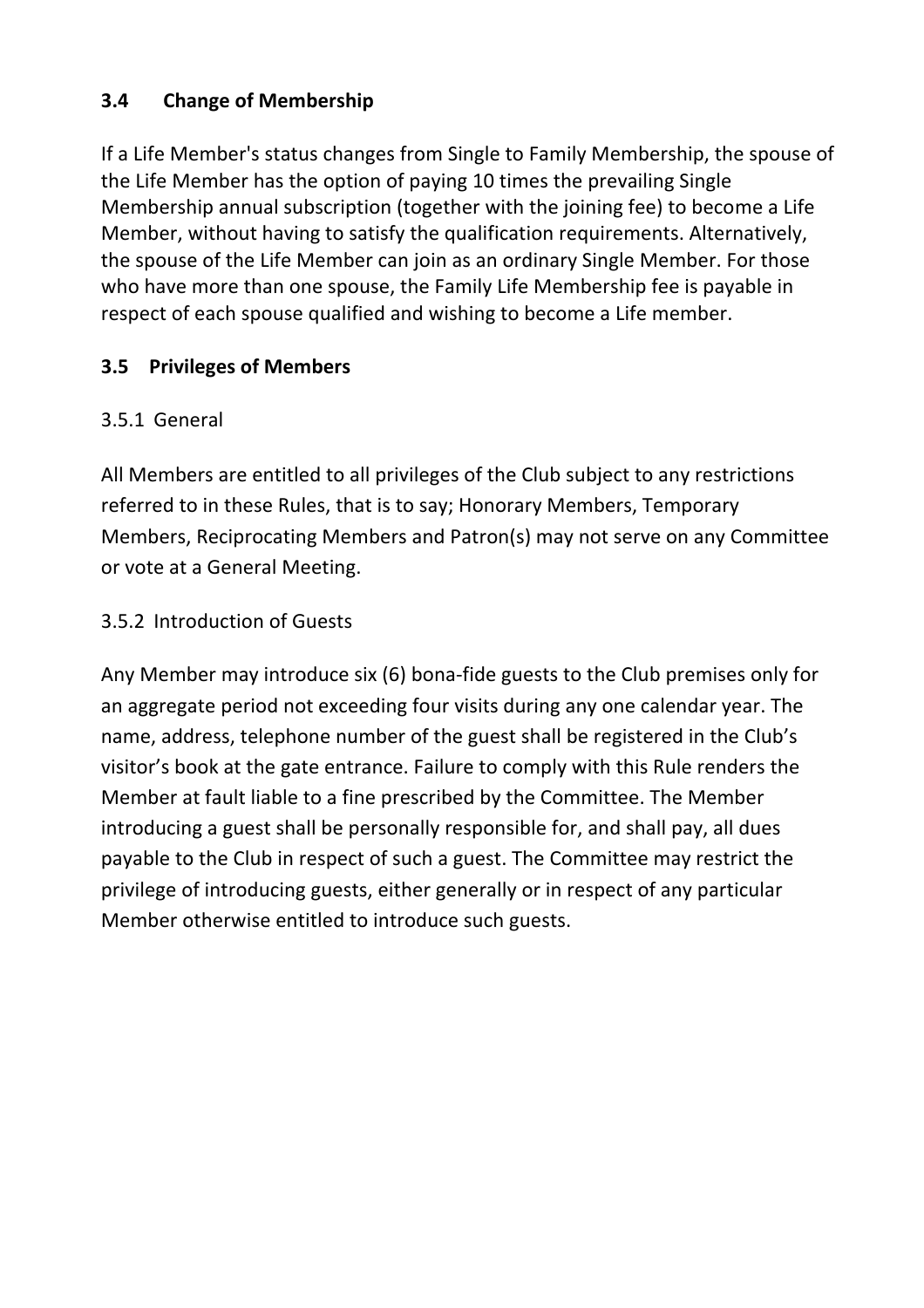### **3.6 Boat Ownership**

Subsequent to the Bye- laws of the Club, the Club does not recognize co ownership of boats jointly between a Member or Members of the Club where the other shareholder(s) is/are non- members of the Club.

Major boat repairs are not allowed on Club premises (e.g. fibre glassing and painting of boats)

Trailered boats must not be launched manually.

Boat owners are entitled to four votes at the General Meetings.

# **3.7 Procedure for Application for Membership**

## 3.7.1 Membership Form

Application for Membership shall be made using the Membership Form which shall be filled in the appropriate manner specified. The applicant will be required to attain endorsement from a proposer and seconder both of whom shall be fully paid up Members of the Club with at least 2 years tenure. Upon receipt of the application, a member of the Committee shall sign on the application form.

### 3.7.2 Committee Approval

The Committee shall then consider the Application for Membership at their next scheduled meeting. The Application shall be successful if two Committee Members endorse the Membership Form. If the application fails to get the endorsement of two Committee Members, the applicant shall fail to get elected. A period of at least 12 months shall elapse before the applicant may reapply for Membership.

# 3.7.3 Preferential Treatment of Applications from Boat Owners

Applicants who own boats or those who share ownership of a boat with any individual will receive preferential treatment with regard to their application. The applicant shall provide proof of ownership of a boat in order to receive this preferential treatment.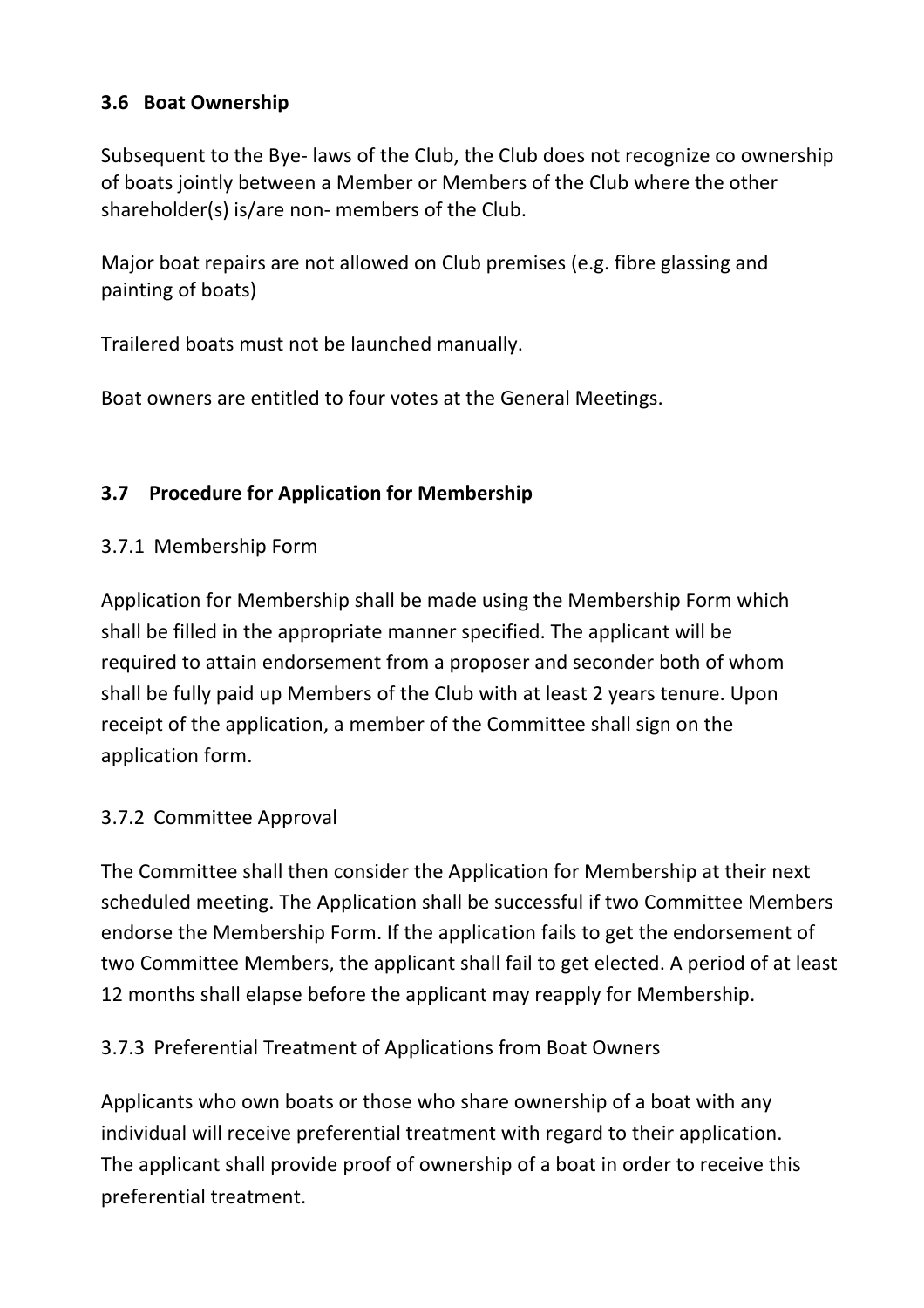### 3.7.4 Notifying the Members

The Committee will update the members of new membership in their quarterly newsletters.

# 3.7.5 Notifying the Applicant

On approval or rejection of the application, the Membership Secretary shall notify the applicant as soon as possible. If the application was successful, the applicant will pay the full joining fee and the appropriate part of the Annual Subscription and Boat Mooring fees (if applicable). The Membership Secretary shall then issue the applicant with a Membership Card, and a copy of the Rules.

## **3.8 Defaulting Members**

### 3.8.1 Bad Debt

- a. Invoices relating to membership fees and boat allocation fees for the required membership year of payment shall be issued in the month of December every previous year and shall remain valid till the 31<sup>st</sup> January of the required membership year of payment.
- b. Failure of members to make all necessary payment by the  $31<sup>st</sup>$  January of the required membership year of payment, shall attract a penalty of 10% of outstanding sum due
- c. The committee shall issue demand letters as at the  $1<sup>st</sup>$  day of February within a 15day period to each member whose fees remain unpaid.
- d. Upon failure to make payment as per the demand letter, membership shall cease, and a member shall be requested to remove any or all of their properties from the Club.
- e. In default of the requirement in (d) above, the Club will manage your remaining property as it deems appropriate.
- 3.8.2 Misconduct Leading to Suspension and/or Expulsion

For purposes of these Rules any misconduct identified as a ground for suspension and or expulsion in the Club, shall be subject to the Articles of Association of the Club.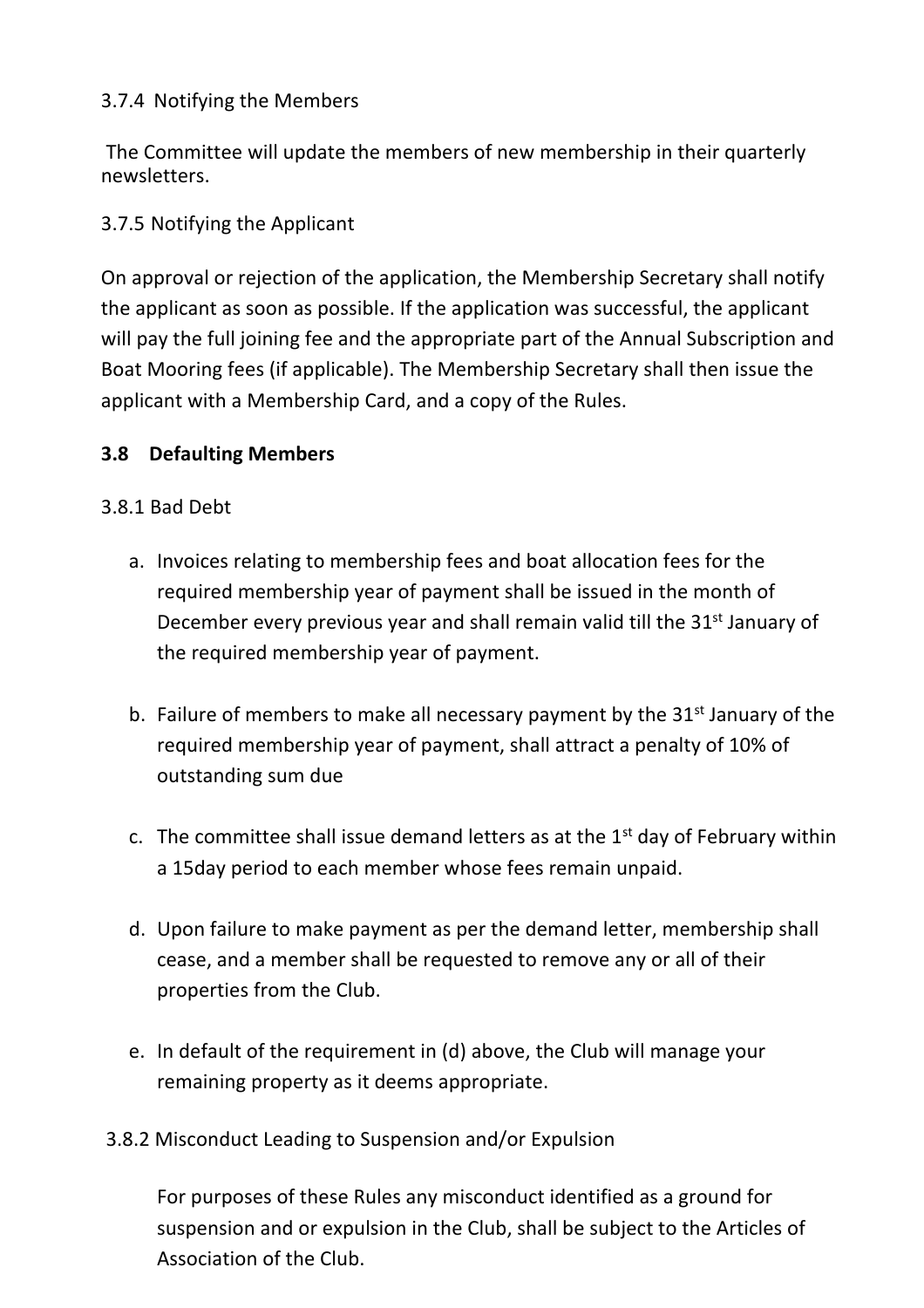#### 3.8.3 Cessation of Members

A Member may resign at any time upon giving written notice to the Membership Secretary, but such resignation shall only take effect after the Member has paid all sums due to the Club and the resignation has been accepted by the Committee.

Any Member absent from the country for a period exceeding 6 months, without advising the Membership Secretary shall be deemed to have resigned without due notice and shall forfeit any automatic right to rejoin the Club.

Any Member, who has resigned from the Club in writing, and who was fully paid- up and with voting rights at the time of departure, may re-join the Club at a later date, although no later than 5 years, without being required to go through formal joining procedures and without needing to pay the Joining Fee.

### **4 Byelaws**

The Committee shall have the power to make, alter and rescind such Byelaws as they may from time to time deem necessary, expedient or convenient for the proper conduct, management and welfare of the Club. All Byelaws and Rules made by the Committee under this Rule shall be binding unless and until revoked by the Committee or by a resolution of a General Meeting of the Club.

#### **5 Annual and Extra-ordinary meetings**

5.1 Dates of Annual General Meeting and Extra Ordinary General Meetings

5.1.1 An Annual General Meeting of the Members of the Club shall ordinarily be held before the end of January in each calendar year of the purpose of receiving and passing the Accounts of the preceding year, of electing the Committee, and for the transaction of such other business as may be specified in the notice or of which notice shall have been given.

5.1.2 Special General Meeting of the Members of the Club may be called at any time by the Committee or on the receipt by the Membership Secretary of a request to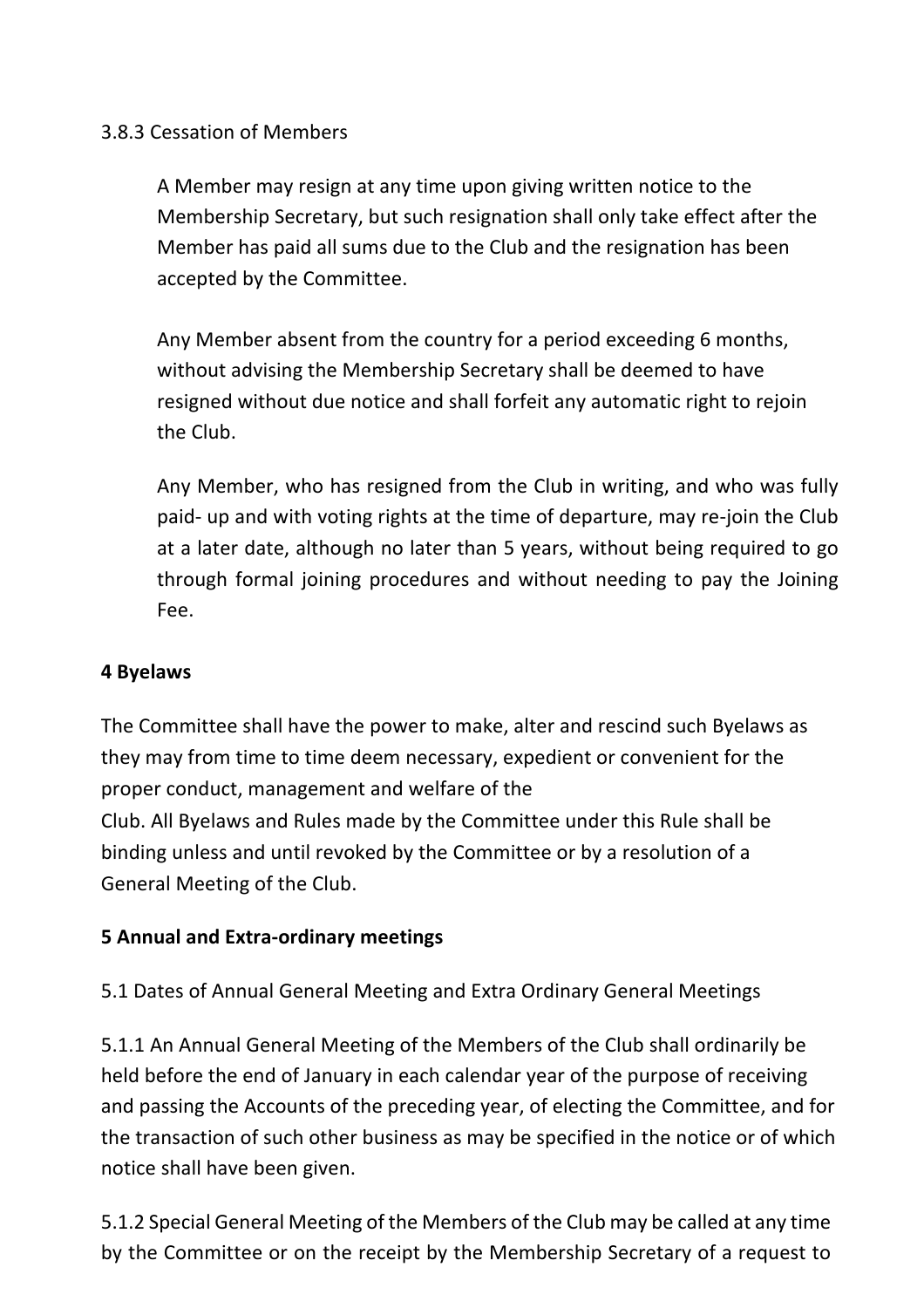convene such a meeting in writing, signed by not less than 25 per cent of Members having full voting rights.

5.2 Notice Periods of General Meetings

5.2.1 Notice of every Annual General Meeting shall be given in writing not less than 30 days prior to the date of the meeting.

5.2.2 Any Extra Ordinary General Meeting shall require 14 days prior notice. All such notices shall specify the nature of the business to be transacted.

5.2.3 Any Member desiring to propose a resolution upon any subject other than those specified in the AGM notice referred to in clause 5.2.1, and with the exception of those resolutions referred to in clause shall give 14 days' notice of the same in writing to the Membership Secretary.

5.2.4 Where any Member desires to propose a resolution that would alter or amend the Memorandum of Association and / or the Articles of the Association of the Club, then not less than 14 days' notice in writing of such resolution shall be required.

5.2.5 A copy of the notice of every General Meeting and of every resolution of which notice has been given shall be sent to every Member at least 14 days prior to the date of the date of the meeting.

5.2.6 A copy of the Balance Sheet and Account shall be sent to every Member at least 14 days before the Annual General Meeting.

# **5.3 Quorum for General Meetings**

5.3.1 A quorum for all General Meetings shall be 25 percent of Family/Single Members, excluding any Officer or Member of the Committee.

5.3.2 If, half-an-hour after the time appointed for the meeting, a quorum is not present, the meeting shall stand adjourned to the same day in the next week, at the same place and time. If, at the adjourned meeting, a quorum is not present within half- an-hour from the time appointed for the meeting, the Members present shall form a quorum.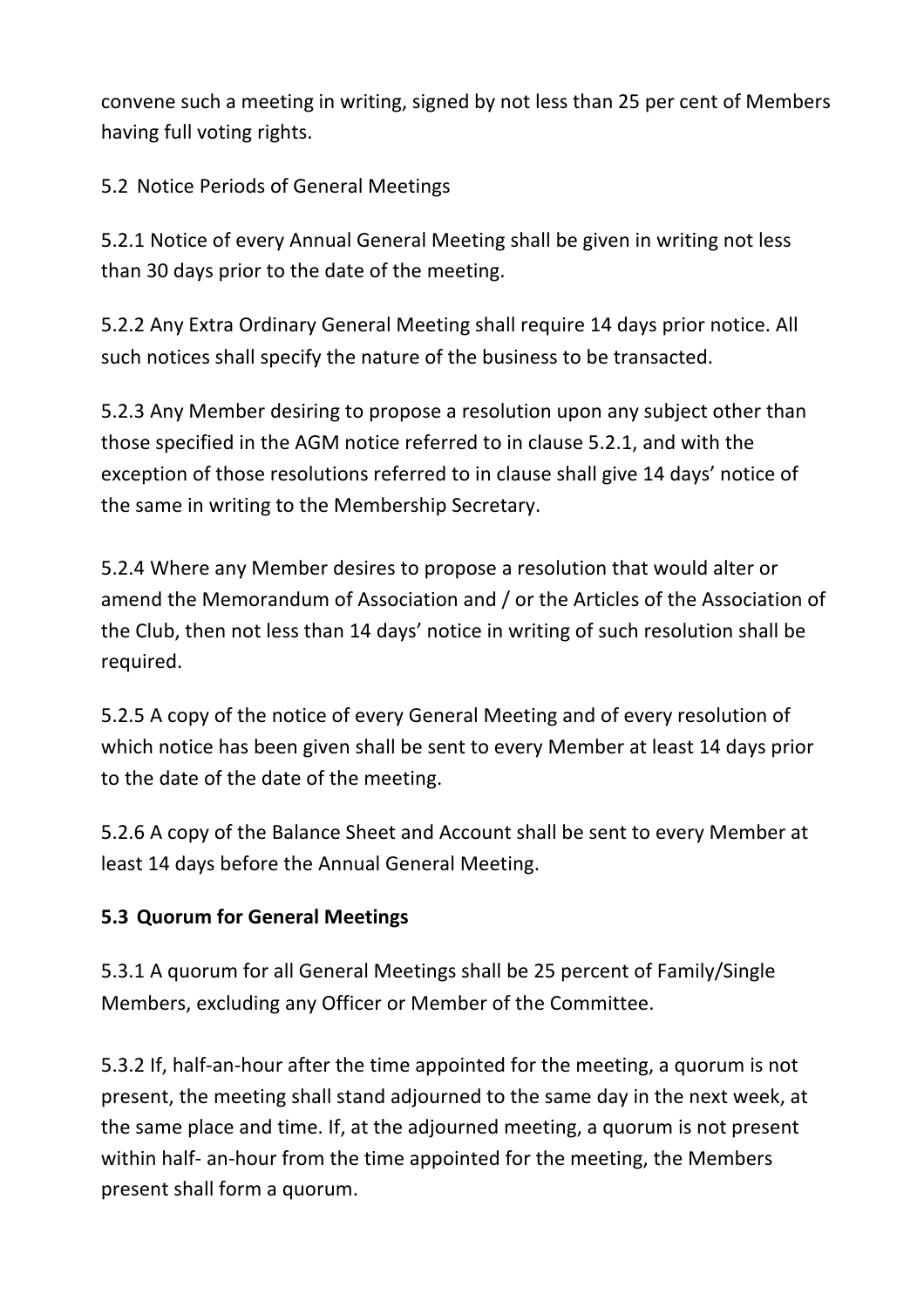### **5.4 Chairman at General Meetings**

At all General Meetings, the chair will be taken by the Commodore or, in his absence, by the Vice Commodore or, in the absence of both, by a Member elected by the meeting. In the event of equality of votes, the Chairman shall have, in addition to a deliberating vote, a second and casting vote

### **5.5 Business at a General Meeting**

5.5.1 Business of an Annual General Meeting

Business of an AGM shall be as follows.

(a) The Minutes of the previous Annual General Meeting, and of any Extra- Ordinary General Meetings held in the interim, shall be read, unless they have been previously circulated among the Members, in which case they shall be deemed to have been read. The Minutes shall also be confirmed as a true and accurate record of events.

- (b) Any matters arising from the minutes shall be dealt with.
- (c) The annual financial report of the Committee shall be presented.
- (d) Officers and Members of the Committee shall be elected.
- (e) Any Honorary Members shall be confirmed in their positions.
- (f) Any Byelaws created during the year shall be confirmed.

(g) Any other business (of which due notice shall have been given) shall be discussed. Where such due notice has not been given, discussion of any other business shall be allowed only with the permission of the Chairman.

### **5.5.2 Business at a Special General Meeting**

The business of a Special General Meeting shall be such business as may be contained in the instructions of the Committee or the requisitions of the Members. No other business shall be discussed thereat.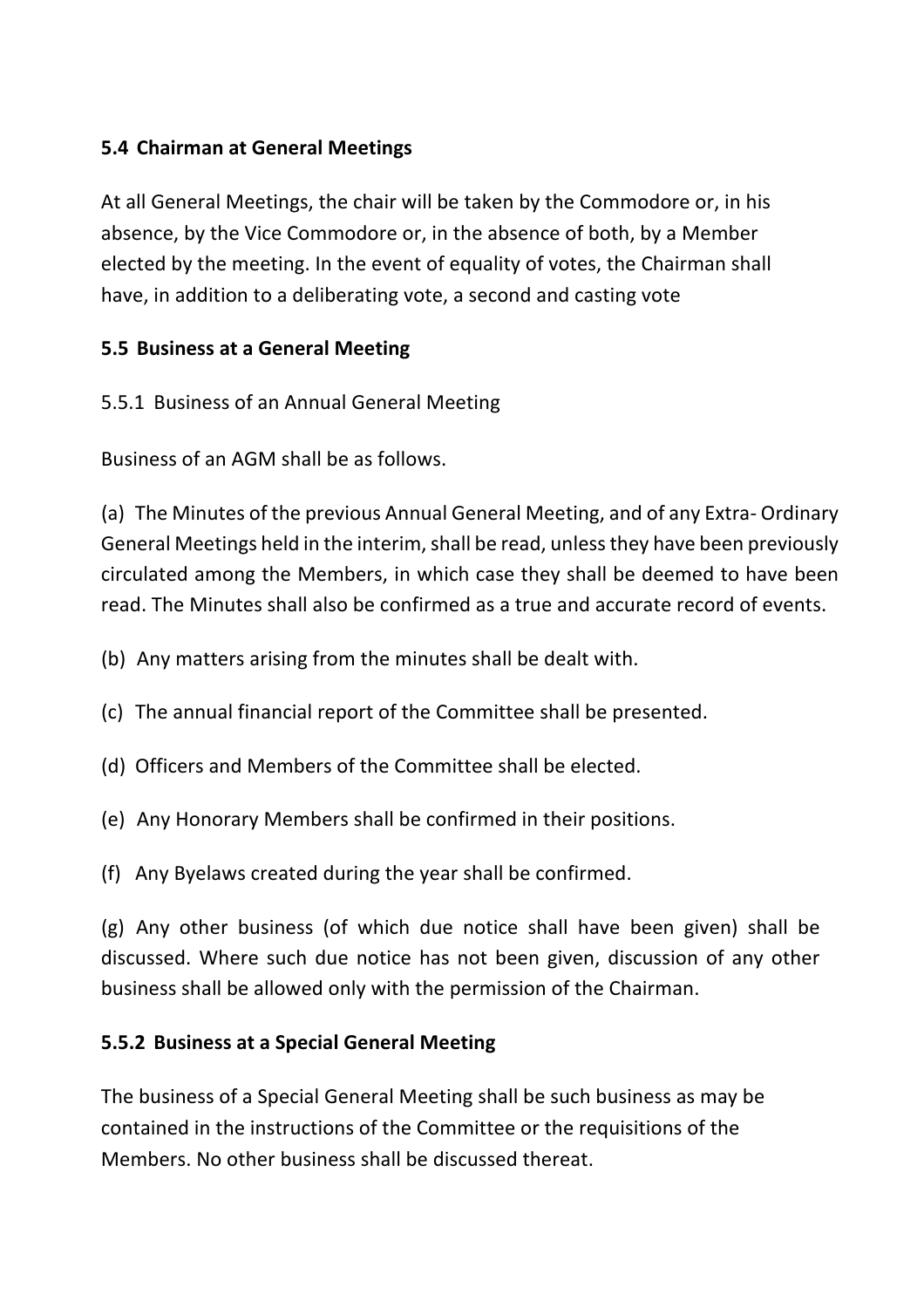### **5.6 Voting at General Meetings**

Except as otherwise expressly provided in these Rules every decision or resolution of a General Meeting shall be by the majority of those present and voting thereat. At Annual General Meetings or Special General Meetings, registered boat owners shall have four votes. Where two or more persons own a boat (but not more than three) the four votes will be divided in the proportion of ownership. Fractions of votes shall be discounted. No proxy votes shall be allowed at any Club meeting. All paid up Members for the previous year and new paid Members for the following year will be eligible to Vote.

- Single Member, no boat 1 vote
- Family Member, no boat 2 votes
- Single member, with boat 4 votes
- Family Member, with boat 4 votes

All members of the club shall have voting rights with the exception of those types of membership who do not poses such rights as provided for in these Articles.

Voting will be done by private ballot and each eligible voting member will be given coloured ballot cards linked to the number of votes they are allowed. Votes will be written on the cards and placed in the ballot box. Independent educators (non-Committee Members) will count and announce final votes.

# **6 ALTERATION OF THE RULES OF THE CLUB**

The Rules of the Club may be added to, repealed or amended, only by resolution at any Annual General Meeting or Special General Meeting called for the purpose. No such resolution shall be deemed to have been passed unless it has been carried by a majority of two-thirds of the Members eligible to vote at such Meetings.

Any Member wishing to propose an alteration to the Rules at an Annual General Meeting must give notice in writing of such proposed alteration to the Honorary Secretary 14 days before the meeting and a copy of such notice shall be posted on the Club notice board.